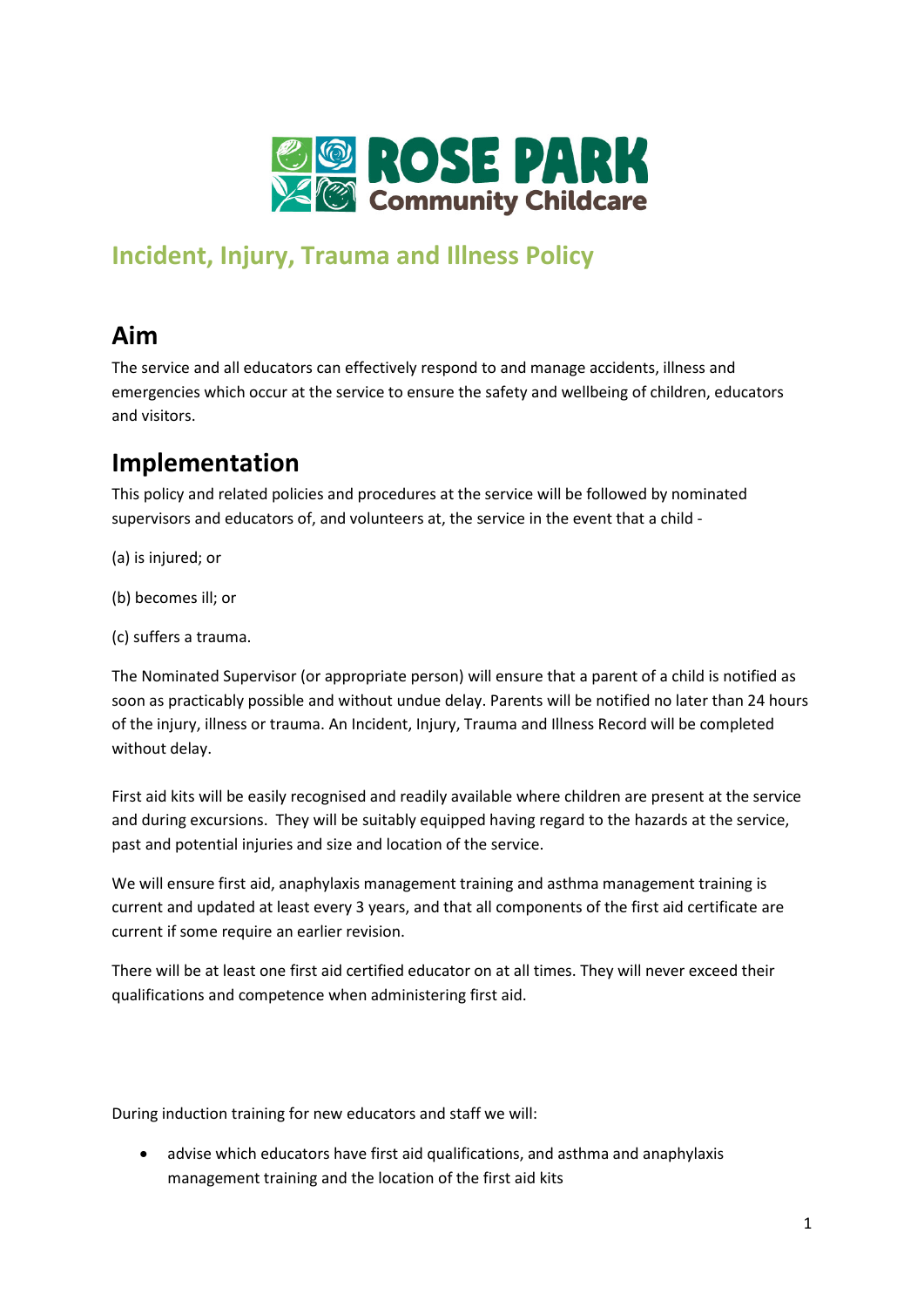• obtain information about any first aid needs the educator may have that could require specific treatment in a medical emergency. This information will be placed in the Emergency folder, located in the filing cabinet, which will be taken with the child contact lists in an emergency.

We will review our first aid response plan, the location of the first aid kit and who our first aid trained educators are at least annually or when there are any changes during staff meetings or through newsletters, emails or memos.

## **Administration of First Aid**

If there is an accident, illness or injury requiring first aid, the following response procedure will be implemented:

- Educator or staff member notifies nominated supervisor and a first aid qualified educator of the incident, illness or injury
- Nominated supervisor or first aid qualified educator reviews child's medical information including any medical information disclosed on the child's enrolment form, medical management plan or medical risk minimisation plan before the first aid qualified educator attends to the injured or ill child or adult.

If the illness or incident involves asthma or anaphylaxis, an educator with approved asthma or anaphylaxis training will attend to the child or adult

- Nominated supervisor and educators supervise and care for children near the incident, illness or injury
- If required, first aid qualified educator or nominated supervisor notifies and co-ordinates ambulance
- If required, first aid qualified educator or nominated supervisor notifies parent or authorised nominee that child requires medical attention from a medical practitioner
- If required, educator or nominated supervisor contacts parent or authorised nominee to collect child from service
- Nominated supervisor ensures Incident, Injury, Trauma and Illness Record is completed in full and without delay and parent or authorised nominee is notified as soon as possible and within 24 hours of the injury, illness or trauma.

## **First Aid Kit Guidelines**

#### **Any First Aid kit at the service must -**

- Not be locked.
- Not contain paracetamol.
- Be appropriate for the number of employees and children and adequate for the immediate treatment of injuries at the service.
- Be in a place that takes an employee no longer than two minutes to reach, including time required to access secure areas.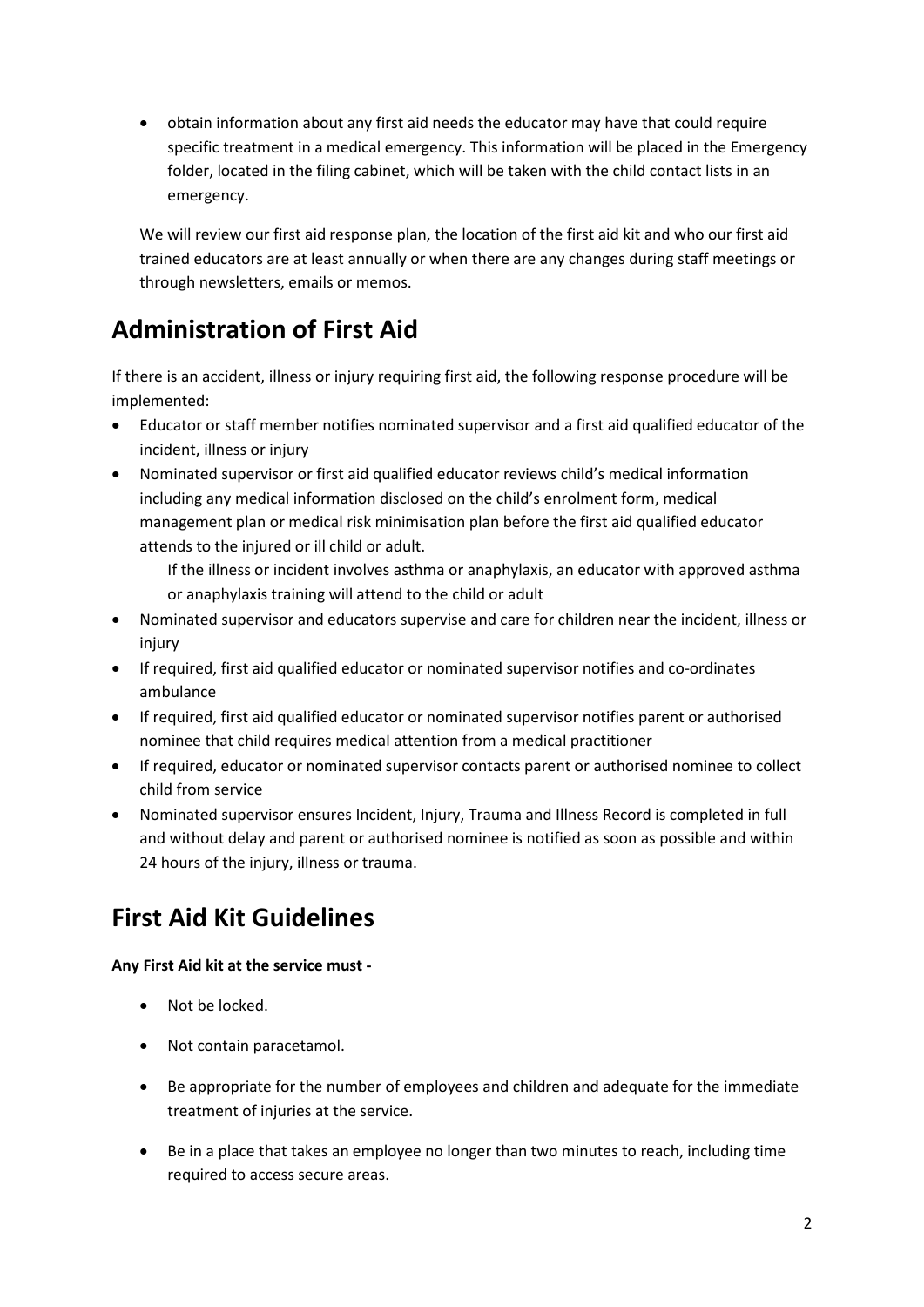- Contain a list of the contents of the kit.
- Be regularly checked using the First Aid Kit Checklist to ensure the contents are as listed and have not deteriorated or expired.
- Have a white cross on a green background with the words 'First Aid' prominently displayed on the outside.
- Display emergency telephone numbers.
- First Aid kits must be taken on excursions and be attended by First Aid qualified educators.

# **First Aid Kit Checklist**

Our Service will have the kits checked annually by an external supplier, who will restock anything that has expired or is in low supply.

We will determine whether we need additional items to those in the checklist, or whether some items are unnecessary, after considering the number of children at our Service and what injuries children or adults may incur. We will check our incident, injury, trauma and illness records to help us make an informed decision about what to include. Educators may wish to provide additional items or modules, for example burns modules and eye wound modules. We will also include appropriate resources to deal with a child at risk of anaphylaxis and other medical conditions.

### **Notification of serious incidents and complaints**

The Approved Provider will notify the regulatory authority within 24 hours of any serious incident at our service (s. 174). This includes any serious injury or trauma to, or illness of a child which a reasonable person would consider required urgent medical attention from a medical practitioner or for which the child attended, or ought reasonably to have attended, a hospital.

Serious injuries, traumas and illnesses include:

- head injuries
- broken limbs
- burns
- removal of fingers
- meningococcal infection
- anaphylactic reaction requiring urgent medical attention
- witnessing violence or a frightening event
- epileptic seizures
- bronchiolitis
- whooping cough
- measles
- diarrhoea requiring urgent medical attention
- asthma requiring urgent medical attention
- sexual assault

A serious incident also includes:

- The death of a child at the service or following an incident at the Service
- An incident at the service where the emergency services attended or ought reasonably to have attended
- A child is missing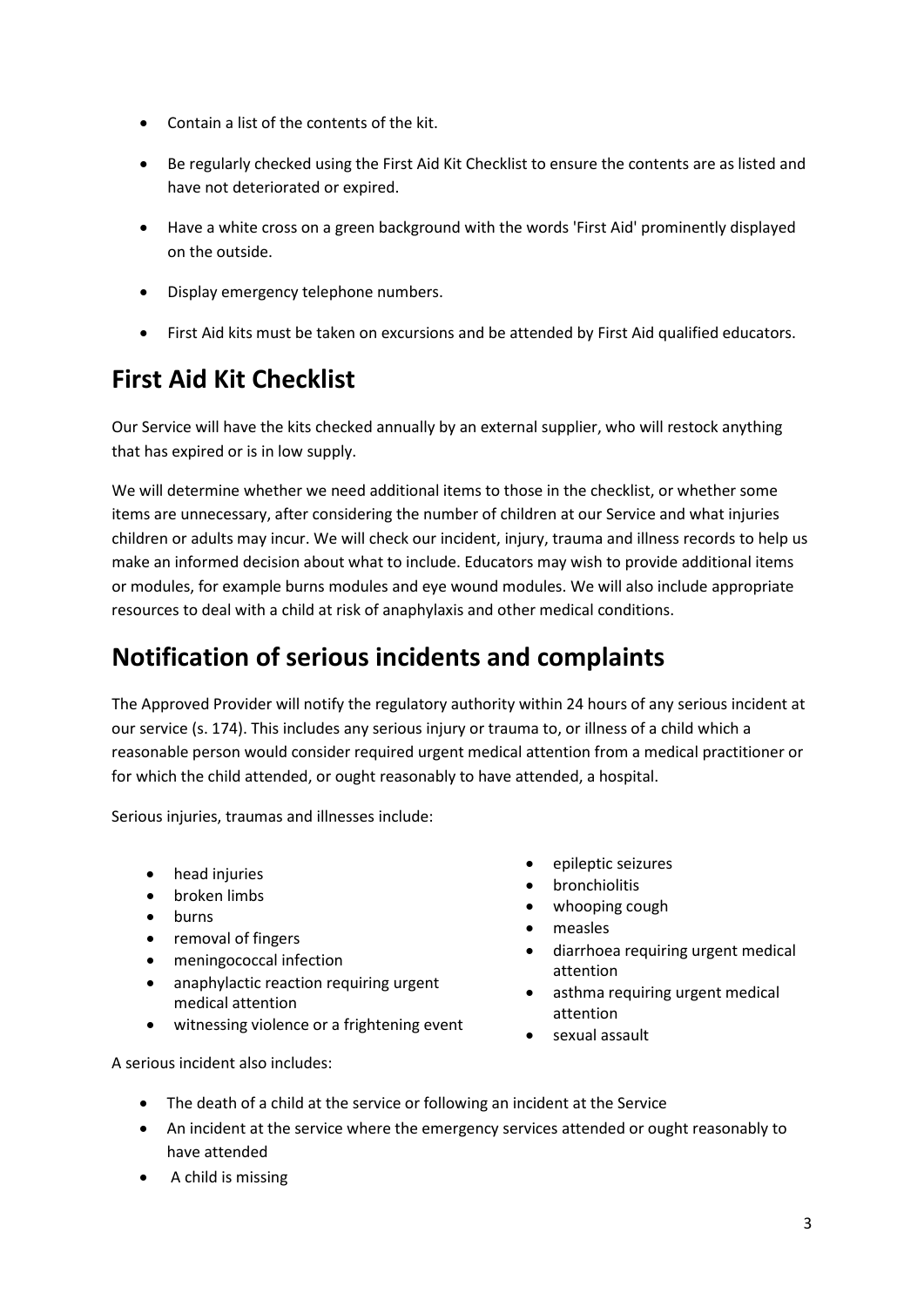- A child has been taken from the service without the authorisations required under the regulations
- A child is mistakenly locked in or out of the service.

If our service only becomes aware that the incident was serious afterwards, we will notify the regulatory authority within 24 hours of becoming aware that the incident was serious.

We will notify the regulator using the online portal NQAITS

The Approved Provider will also notify the regulatory authority in writing:

- within 24 hours of any complaints alleging that the safety, health or wellbeing of a child is being compromised at the service or
- within 7 days of any circumstances arising at the Service that pose a risk to the health, safety and wellbeing of a child.
- within 24 hours of the attendance of any children being educated and care for in an emergency. This includes where the child needs protection under a child protection order or the parent of the child needs urgent health care. The emergency care can be for no more than two consecutive days the service operates.

We will advise the regulatory authority what the emergency is and make a statement that the Approved Provider has taken into account the safety, health and wellbeing of all the children attending the service before deciding to accept the additional child/children.

### **Work Health and Safety (WHS) requirements**

*Serious injury or illness is a "notifiable incident". Serious injury or illness means a person requires:*

- *immediate treatment as an in-patient in a hospital, or*
- *immediate treatment for:*
	- o *the amputation of any part of the body*
	- o *a serious head injury*
	- o *a serious eye injury*
	- o *a serious burn*
	- o *the separation of skin from an underlying tissue (such as degloving or scalping)*
	- o *a spinal injury*
	- o *the loss of a bodily function*
	- o *serious lacerations or*
- *medical treatment within 48 hours of exposure to a substance.*

and includes any other injury or illness prescribed by the regulations but does not include an illness or injury of a prescribed kind.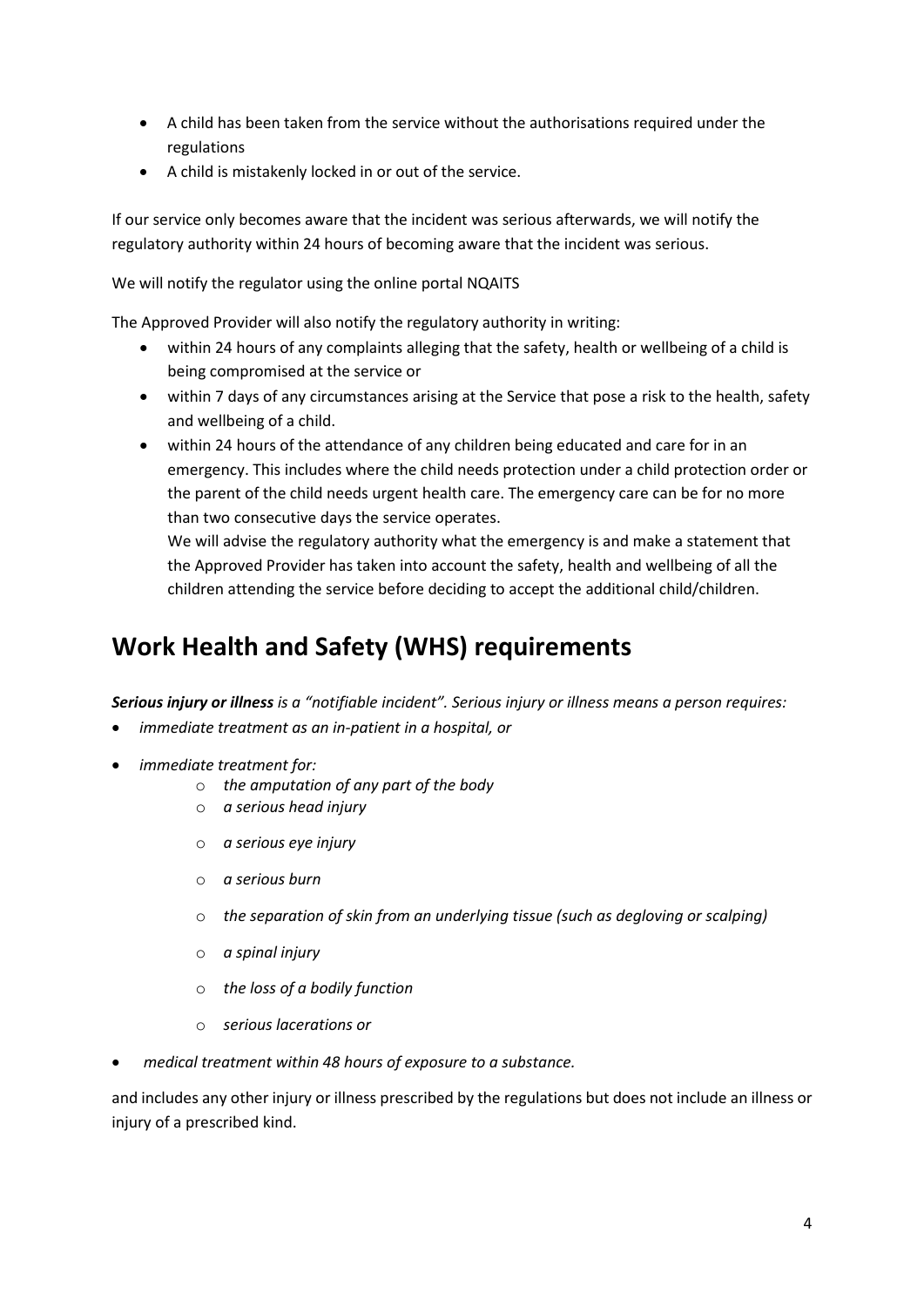*A serious illness includes any infection to which the carrying out of work is a significant contributing factor, for example an infection that can be linked to providing treatment to a person or coming into contact with human blood or body substances.*

*A dangerous incident is also notifiable under the legislation. Dangerous incidents include:*

- *an uncontrolled escape, spillage or leakage of a substance*
- *an uncontrolled implosion, explosion or fire*
- *an uncontrolled escape of gas or steam*
- *an uncontrolled escape of a pressurised substance*
- *electric shock*
- *the fall or release from a height of any plant, substance or thing*
- *the collapse, overturning, failure or malfunction of, or damage to, any plant that is required to be authorised for use in accordance with the regulations*
- *the collapse or partial collapse of a structure*
- *the collapse or failure of an excavation or of any shoring supporting an excavation*
- *the inrush of water, mud or gas in workings, in an underground excavation or tunnel*

*The nominated supervisor must notify WorkCover by telephone or in writing (including by facsimile or email) as soon as possible after the injury, illness or incident. Records of the incident must be kept for at least 5 years from the date that the incident is notified. The nominated supervisor must ensure the site where the incident occurred is left undisturbed as much as possible until an inspector arrives or as directed by WorkCover.* 

**When a serious accident/dangerous incident occurs at the Centre**, staff with a current First Aid certificate will;

- assess the injury and administer emergency first aid and ensuring the injured person is kept comfortable and under adult supervision.
- organise for a second adult to inform the Nominated Supervisor, telephone for an ambulance (dial 000).
- contact the child's parents or the child/staff member's emergency contact person to advise them of the incident and that an ambulance is on its way to the Centre. If they are unable to meet the ambulance at the Centre, ask them to meet the ambulance at the hospital.
- a staff member known to the child will accompany the child to the hospital if the parent is unable to do so (or if the adult wants a staff member to accompany them). A copy of the child's E*nrolment Form* (or a *Staff Details Form)* PLUS, if possible, an *Accident/Injury Record* will be taken with the injured person
- assign a responsible staff member to support and supervise staff in caring for the other children. Children may need to be kept in one area, e.g. a sleep room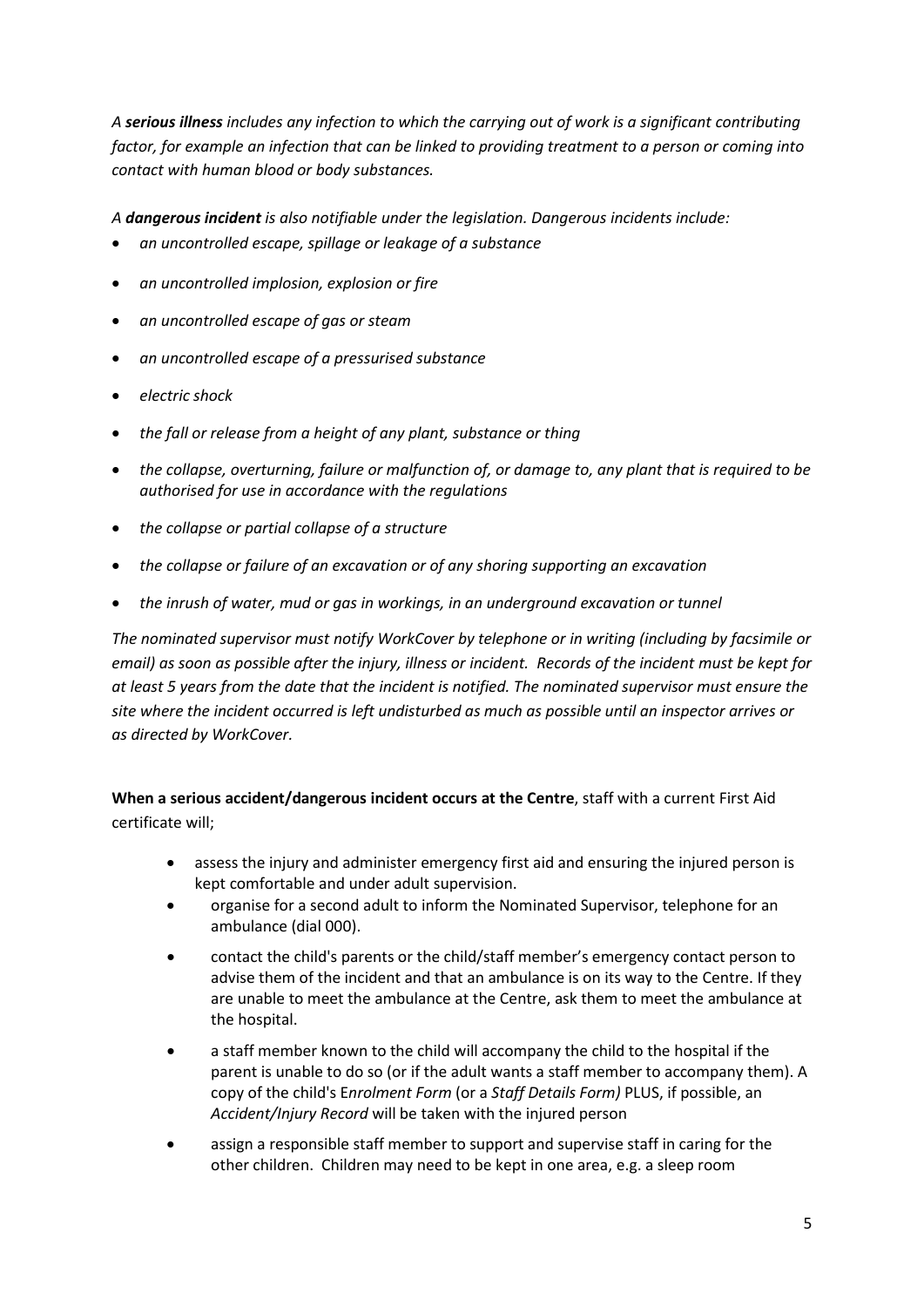- ensure that any contact or suspicion of contact with the injured person's blood or body fluids has been appropriately dealt with.
- a full report of the accident detailing the incident and the action taken will be recorded on an *Incident Record* and a copy given to the parent, (as well as on a *Return to Work report form* for a staff member).

#### **Reporting Obligations**

• The Nominated Supervisor or Team Leader of the room involved will notify Regulatory Authority, EECSRSB within 24 hours and in some cases the Centre's insurers and provide both with a copy of the *Accident/Injury Record*, and/or the *Incident Record*, or fill out any other forms deemed necessary (e.g. Return to Work SA and Safe Work SA)

Failure to notify Safe Work SA of a serious/dangerous incident will incur penalties as stated the Work Health and Safety Act 2012 – Part 3, Section 38.

A person who conducts a business or undertaking musty ensure that Safe Work SA is notified immediately after becoming aware that a notifiable incident arising out of the conduct of the business or undertaking has occurred. The notice must be given in accordance with this section and by the fastest possible means by telephone or in writing (fax or email).

#### **The telephone number for SafeWork SA is 1300 365 255.**

A person giving notice by telephone must;

(a) give the details of the incident requested by the regulator (SafeWork SA); and

(b) if required by the regulator, give a written notice of the incident within 48 hours of that requirement being made.

A written notice must be in a form, or contain the details, approved by the regulator.

If the regulator receives a notice by telephone and a written notice is not required, the regulator must give the person conducting the business or undertaking—

- (a) details of the information received; or
- (b) an acknowledgement of receiving the notice.

A person conducting a business or undertaking must keep a record of each notifiable incident for at least 5 years from the day that notice of the incident is given to the regulator under this section. Failure to do this will incur penalties as stated the Work Health and Safety Act 2012 – Part 3, Section 38.

#### **PRESERVATION OF INCIDENT SITE**

The Nominated Supervisor or senior staff member of a workplace at which a notifiable incident has occurred must ensure so far as is reasonably practicable, that